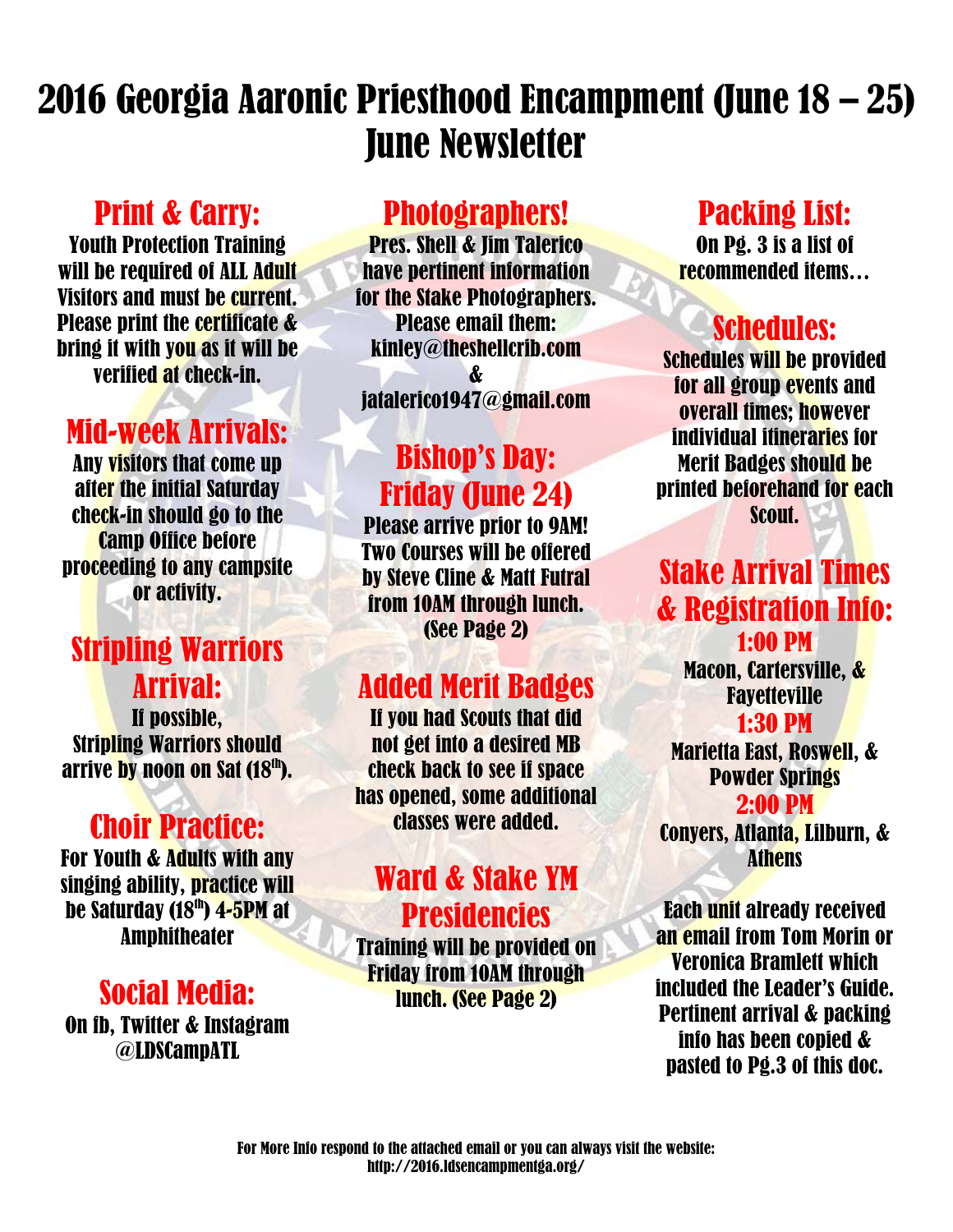## Adult Training Schedule:

| Class                                                         | Period 1          | Period <sub>2</sub>  | Period 3            | Period 4          | Period 5          | Additional<br>Information                 |
|---------------------------------------------------------------|-------------------|----------------------|---------------------|-------------------|-------------------|-------------------------------------------|
|                                                               | $9:00-$<br>9:55AM | $10:00 -$<br>10:55AM | $11:00-$<br>11:55AM | $2:00-$<br>3:25PM | $3:30-$<br>4:55PM |                                           |
| <b>Basic Scout Leader</b><br><b>Training</b>                  |                   |                      | <b>Mon-Thurs</b>    |                   |                   | Instructor: David<br>Jaracz               |
| <b>ITOLS - Outdoor Leader</b><br><b>Skills</b>                |                   |                      |                     |                   | <b>Mon-Thurs</b>  | Instructor: David<br>Jaracz               |
| <b>Troop Committee</b><br>Challenge                           |                   |                      | <b>Mon Only</b>     |                   |                   | Instructor: David<br>Jaracz               |
| Varsity Coach Leader<br>Specific Training                     | Mon - Thurs       |                      |                     |                   |                   | Instructor: Bradley<br>Johnson            |
| Venture Leader Specific<br><b>Training</b>                    | Mon - Thurs       |                      |                     |                   |                   | Instructor: Hiram<br><b>Knickerbocker</b> |
| <b>CPR</b> Certification                                      | Mon, Tues         |                      | Mon, Tues           |                   |                   | Instructor: Scott<br>Flynn (4 Sessions)   |
| Understanding/Using<br>Journey to Excellence                  | Mon               |                      |                     |                   |                   | Instructor: Tyson Lee                     |
| <b>Becoming a Really Good</b><br>Come Follow Me Teacher       |                   |                      | Mon                 |                   |                   | <b>Instructor: Matt</b><br><b>Futral</b>  |
| <b>Developing Annual</b><br>Program & Budget                  | <b>Thurs</b>      |                      |                     |                   |                   | Instructor: Stephanie<br><b>Daniels</b>   |
| <b>LDS/BSA Relations</b>                                      |                   |                      | <b>Thurs</b>        |                   |                   | Instructor: Stephanie<br><b>Daniels</b>   |
| <b>Bishoprics - Troop</b><br><b>Committee Operations</b>      | Friday            |                      |                     |                   |                   | <b>Instructor: Steve</b><br>Cline         |
| Effective YM Pres. & APQ<br>Presidency                        | Friday            |                      |                     |                   |                   | Instructor: Matt<br><b>Futral</b>         |
| <b>Bishoprics - Operating</b><br><b>Effective YM Programs</b> |                   | Friday               |                     |                   |                   | <b>Instructor: Matt</b><br>Futral         |
| Learning to Lead the<br>Savior's Way                          |                   | Friday               |                     |                   |                   | Instructor: Bradley<br>Johnson            |
|                                                               |                   | WANST                | USERVATIO           |                   |                   |                                           |